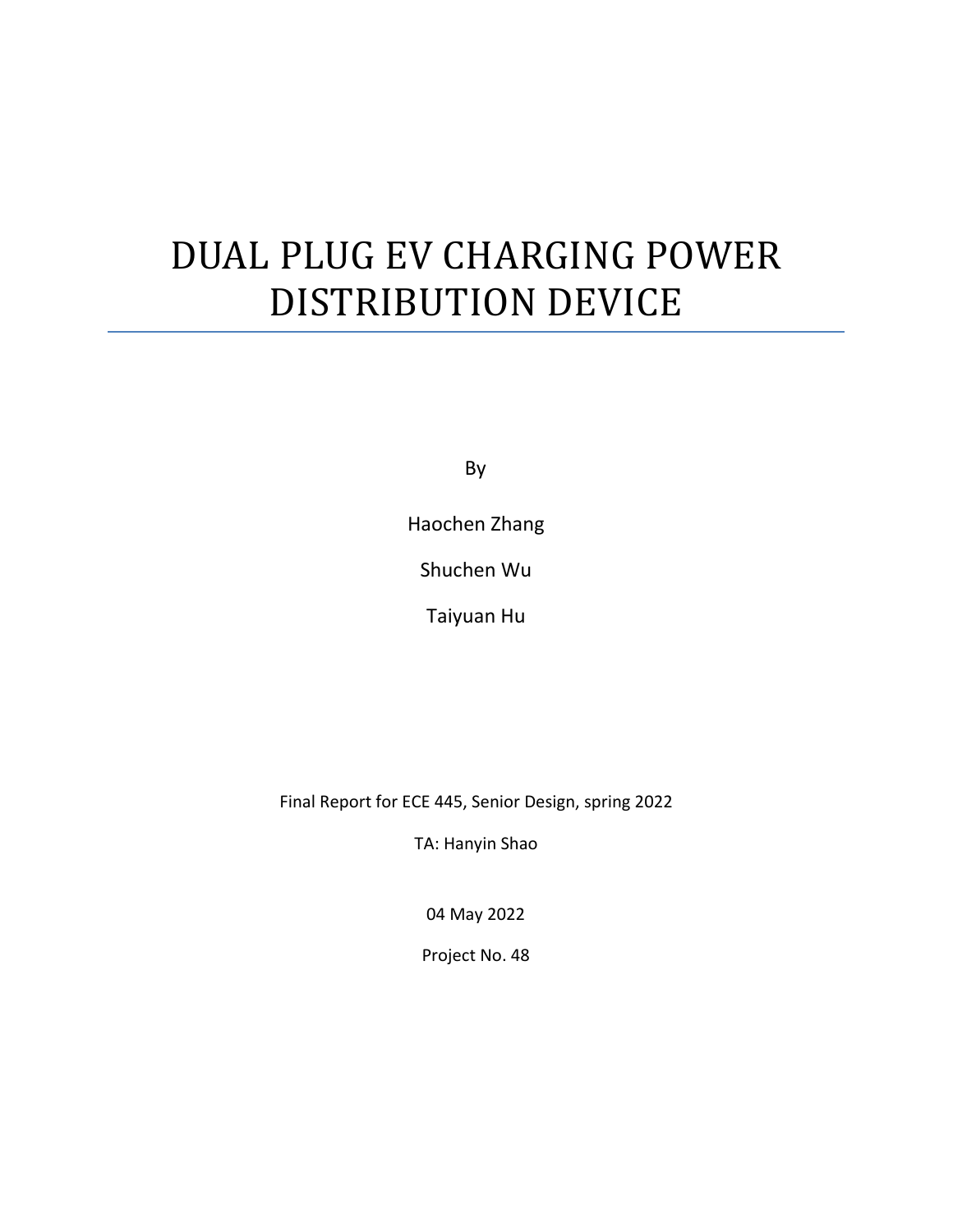# **Abstract**

Dual plug EV charging power distribution device is a supplementary device between electric vehicle charger and electric vehicles. It takes the current from EV charger as input, and outputs current in two individual output plugs. The device has two modes, even mode and priority mode. In even mode, two output plugs carry equal amount of current. In priority mode, the user set the priority output and output current level, and then the remaining current is allocated to the second output. In our final project, all subsystems and high-level requirements are achieved.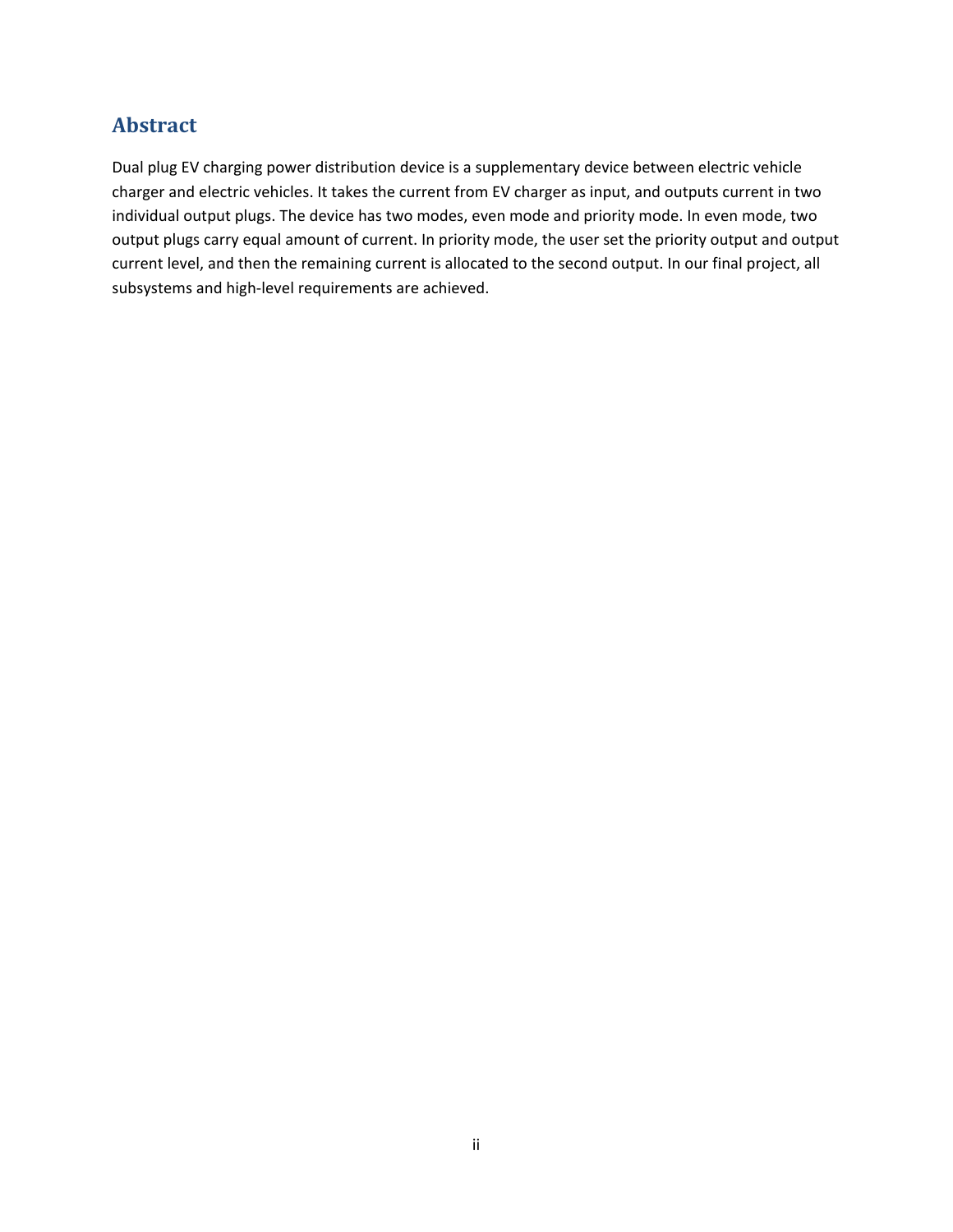# **Contents**

| $\mathbf{1}$   |       |  |
|----------------|-------|--|
|                | 1.1   |  |
|                | 1.2   |  |
|                | 1.3   |  |
|                | 1.4   |  |
| $\overline{2}$ |       |  |
|                | 2.1   |  |
|                | 2.2   |  |
|                | 2.2.1 |  |
|                | 2.2.2 |  |
|                | 2.3   |  |
|                | 2.3.1 |  |
|                | 2.3.2 |  |
|                | 2.4   |  |
|                | 2.4.1 |  |
|                | 2.4.2 |  |
|                | 2.5   |  |
|                | 2.6   |  |
| 3              |       |  |
|                | 3.1   |  |
|                | 3.2   |  |
|                | 3.3   |  |
|                | 3.3.1 |  |
|                | 3.3.2 |  |
|                | 3.4   |  |
|                | 3.5   |  |
| 4              |       |  |
|                | 4.1   |  |
|                | 4.2   |  |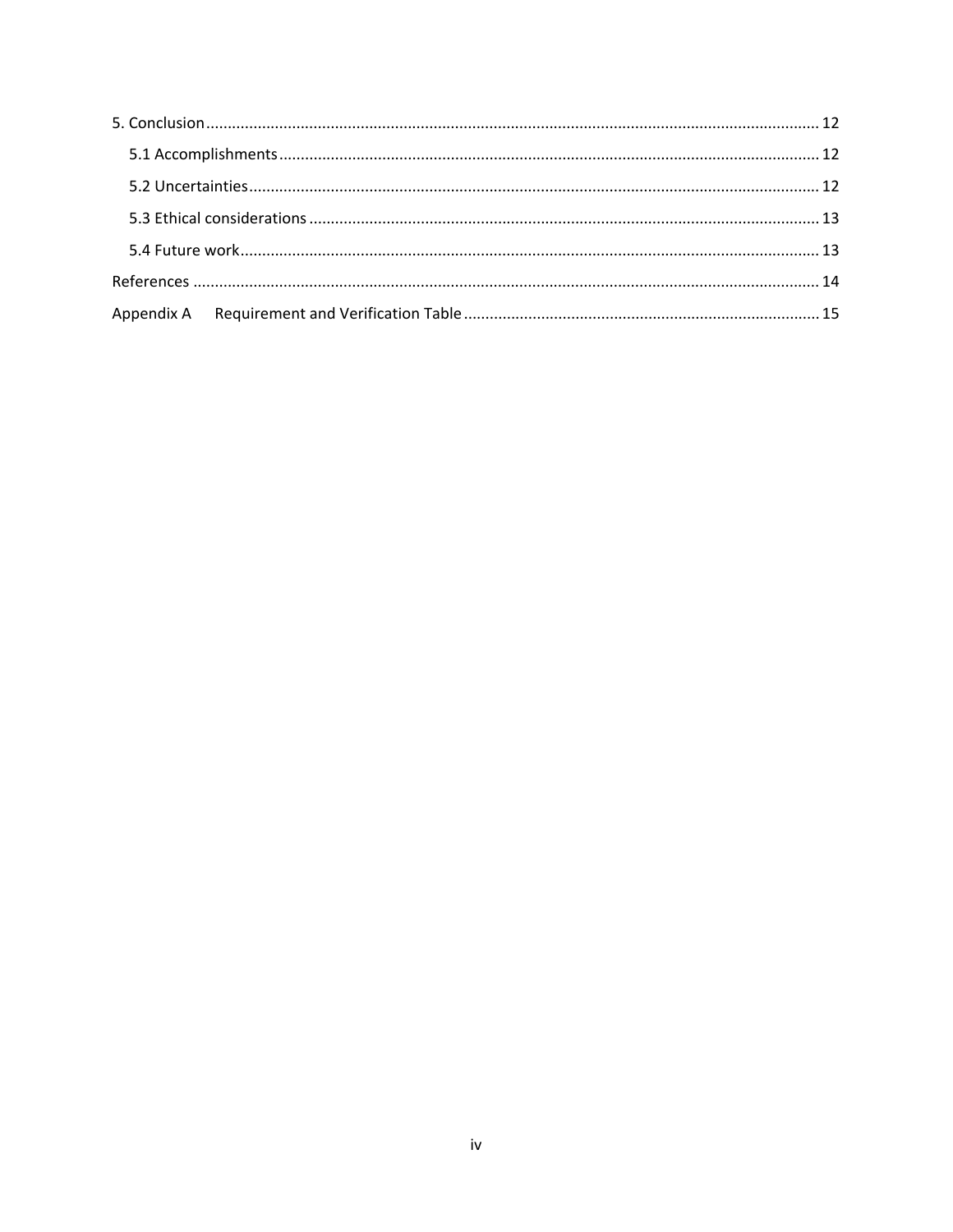# <span id="page-4-0"></span>**1 Introduction**

## <span id="page-4-1"></span>**1.1 Background**

As increasing possession of EVs in families, many families own two or more EVs. However, the EV chargers nowadays have only one output plug (Homer, Octobor 2021), which means, EV owners need to manually connect EV charger to their second EV after their first EV finishes charging. This requires extra effort and time because the EV owners need to wait until their first EV being fully charged in order to charge their second EV. In addition, EV owners are unlikely to benefit from off-peak electricity hours because it is not realistic for them to charge all of their EVs during midnight with the one output plug EV charger.

## <span id="page-4-2"></span>**1.2 Solution**

Ideally, in order to solve this problem, we want to design a dual plug EV charging power distribution device as figure 1 shows, which includes a heat dissipation module, control subsystem, power subsystem, sensing subsystem, and user-interface subsystem. This device has two operation modes. One is the even mode, and the other is priority mode. In even mode, two output plugs carry equal amount of current. In priority mode, the user set the priority output and output current level, and then the remaining current is allocated to the second output. When one of the outputs finishes charging, the device allocates the excess power to the other output plug.

Because there is no EV charger and EVs for us to test for the project and testing under high level voltage and current is risky. We decide to simplify our device to a level that can be tested based on the lab device as figure 2 shows. We directly use a current generator as our design input.

# <span id="page-4-3"></span>**1.3 Visual Aid**



**Figure 1 Original idea with EV charging station and electric vehicles**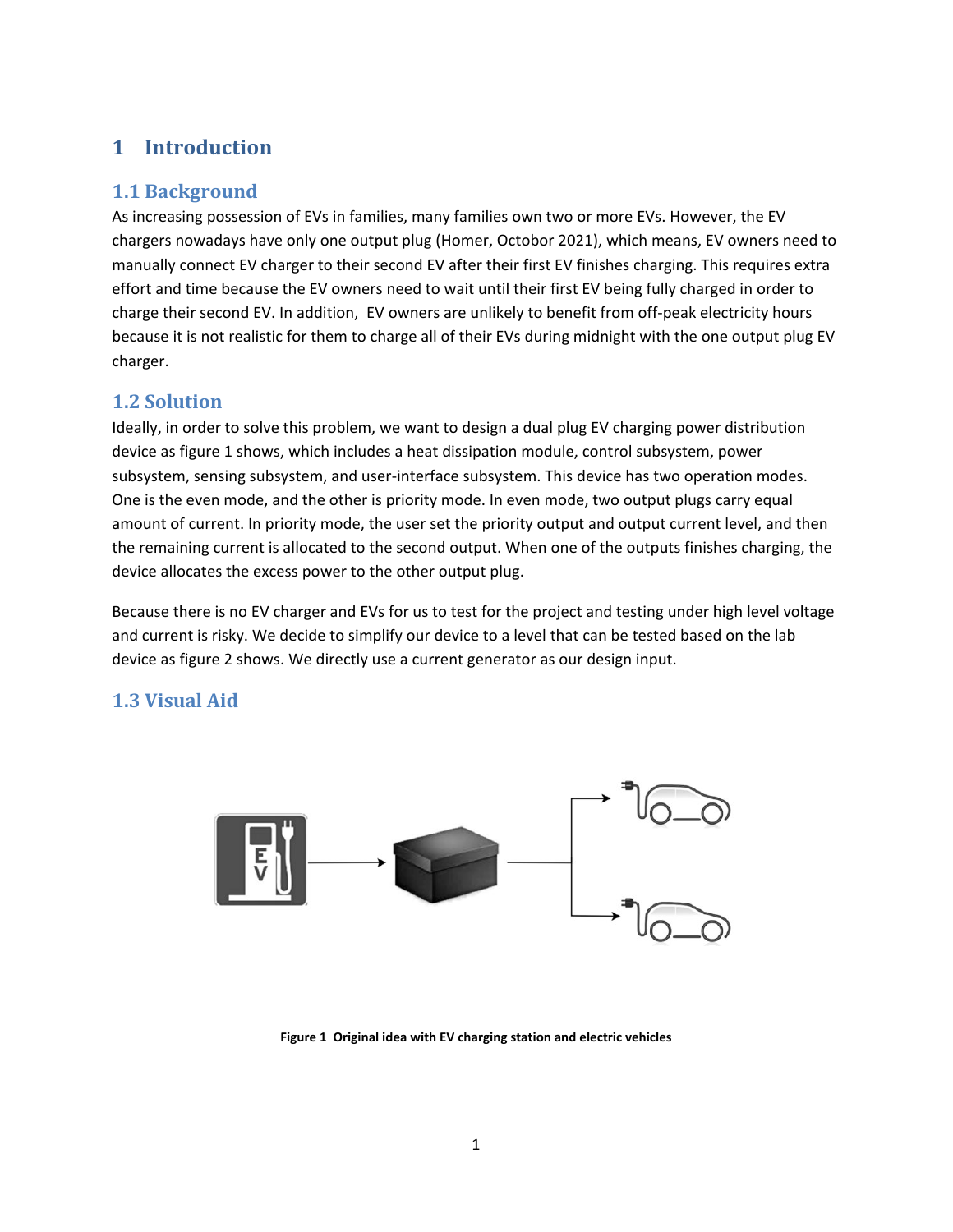

#### **Figure 2 Simplified idea with current generator and Ammeters**

#### <span id="page-5-0"></span>**1.4 High-level Requirements**

- In mode 1, both output 1 and output 2 generate 0.4-0.5 times of the total input power in the corresponding output plug. In mode 2, the output with high priority generates the preset power while the rest of the power is allocated to the remaining output.
- The user is able to control mode selection and current setting through the button module. The mode information and output current information is displayed through the LCD module.
- The current sensor module can measure the current outputs of the plugs with the accuracy higher than 90%, compared with the current values measured directly from the output plugs.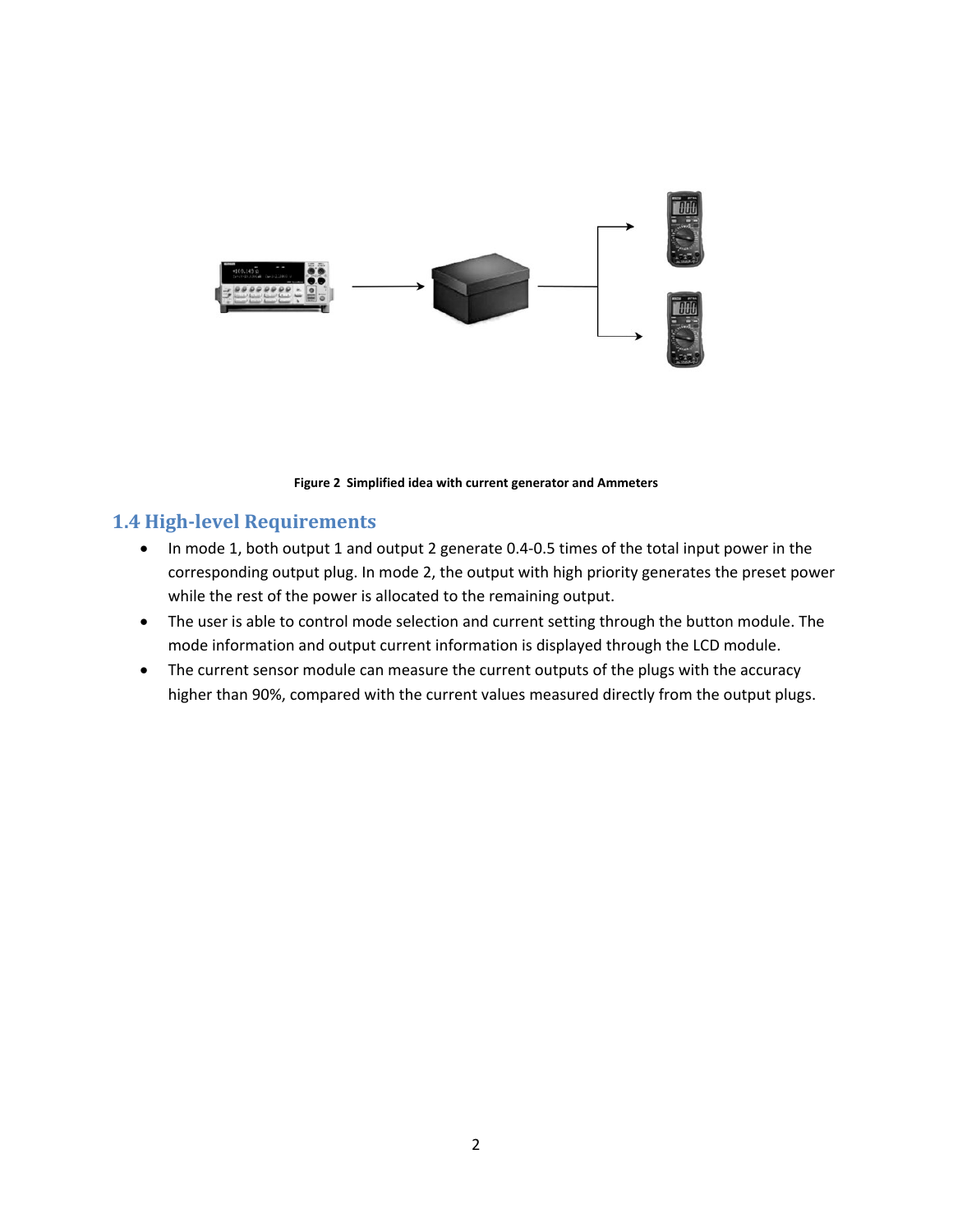# <span id="page-6-0"></span>**2 Design**

## <span id="page-6-1"></span>**2.1 Block Diagram**

In our design, the power of sensing subsystem, control subsystem, user interface subsystem, and onboard micro-controller unit (MCU) is supplied by the power subsystem with 12V and 5V voltage generator. Then, the sensing subsystem with current detection sensor module will detect the current and feedback to on-board micro-controller unit, and the micro-controller unit will send the current measurement to the LCD of the user interface subsystem to display. The control subsystem will decide how the power distribution module distributes the power to two loads with the button input from the user interface subsystem which selects the operation mode. The control subsystem also takes current input of 32A to feed into the relay circuit. After power distribution, the current will be transmitted into two output plugs to charge two different targets with desired current. The heat dissipation module utilizes aluminum heat sink to cool the power distribution system, preventing resistor from overheating.



**Figure 3 Block diagram of the dual plug EV charging conversion device**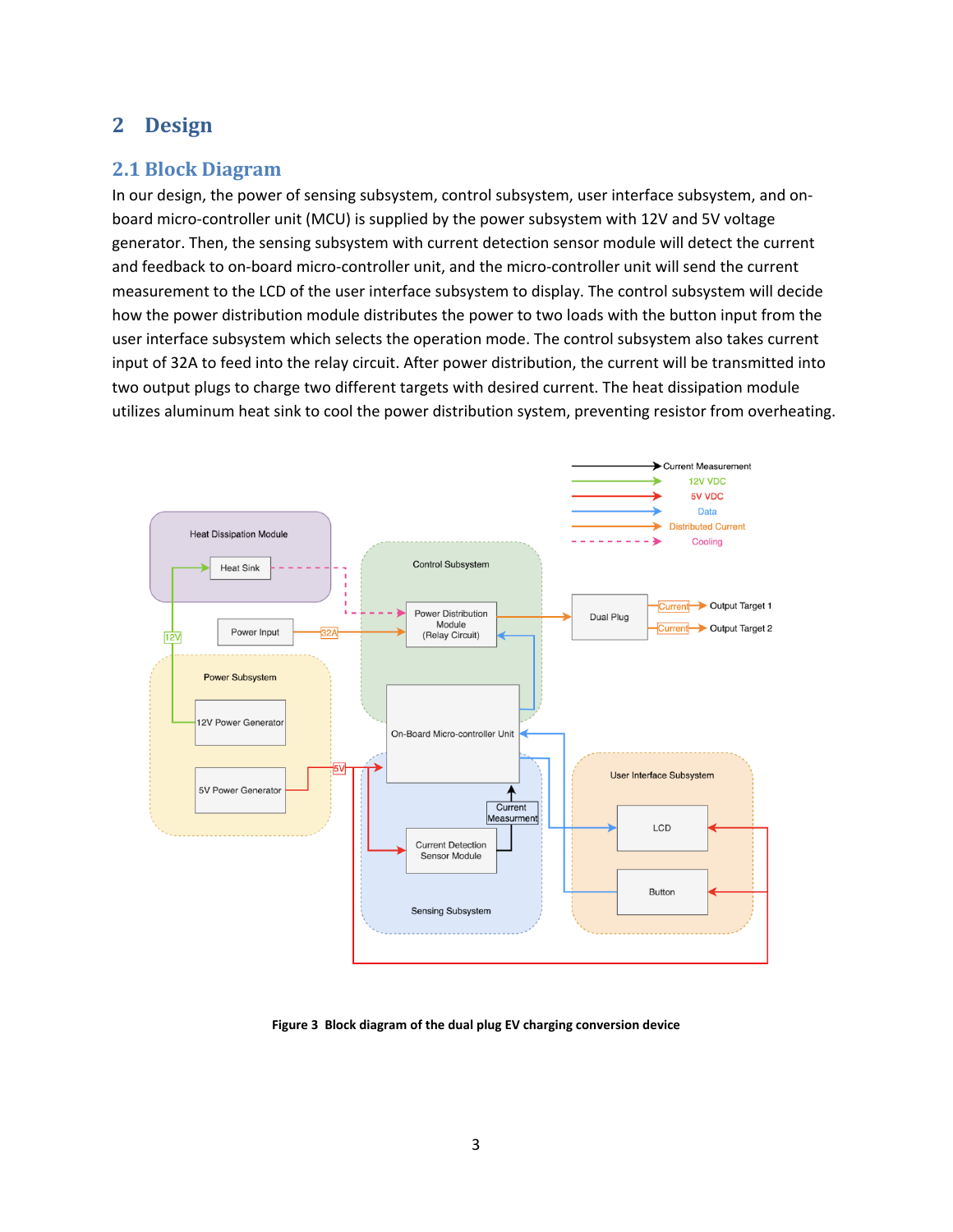

**Figure 4 State diagram for operation mode control**

## <span id="page-7-0"></span>**2.2 Power Subsystem**

#### <span id="page-7-1"></span>**2.2.1 12V Voltage Generator**

A steady 12V voltage generator is used as part of the power subsystem. In original design document, 12V battery was used as 12V voltage supply. However, the 12V battery is not able to supply our device for more than 1 hour and the output voltage of the battery continually drops with respect to working time. Therefore, we eventually use 12V generator instead of 12V battery.

#### <span id="page-7-2"></span>**2.2.2 5V Voltage Generator**

A steady 5V voltage generator is used as part of the power subsystem. The 12V to 5V DC converter was used first but the heat generation and unstable performance of the converter makes 5V voltage generator a better and more reliable choice.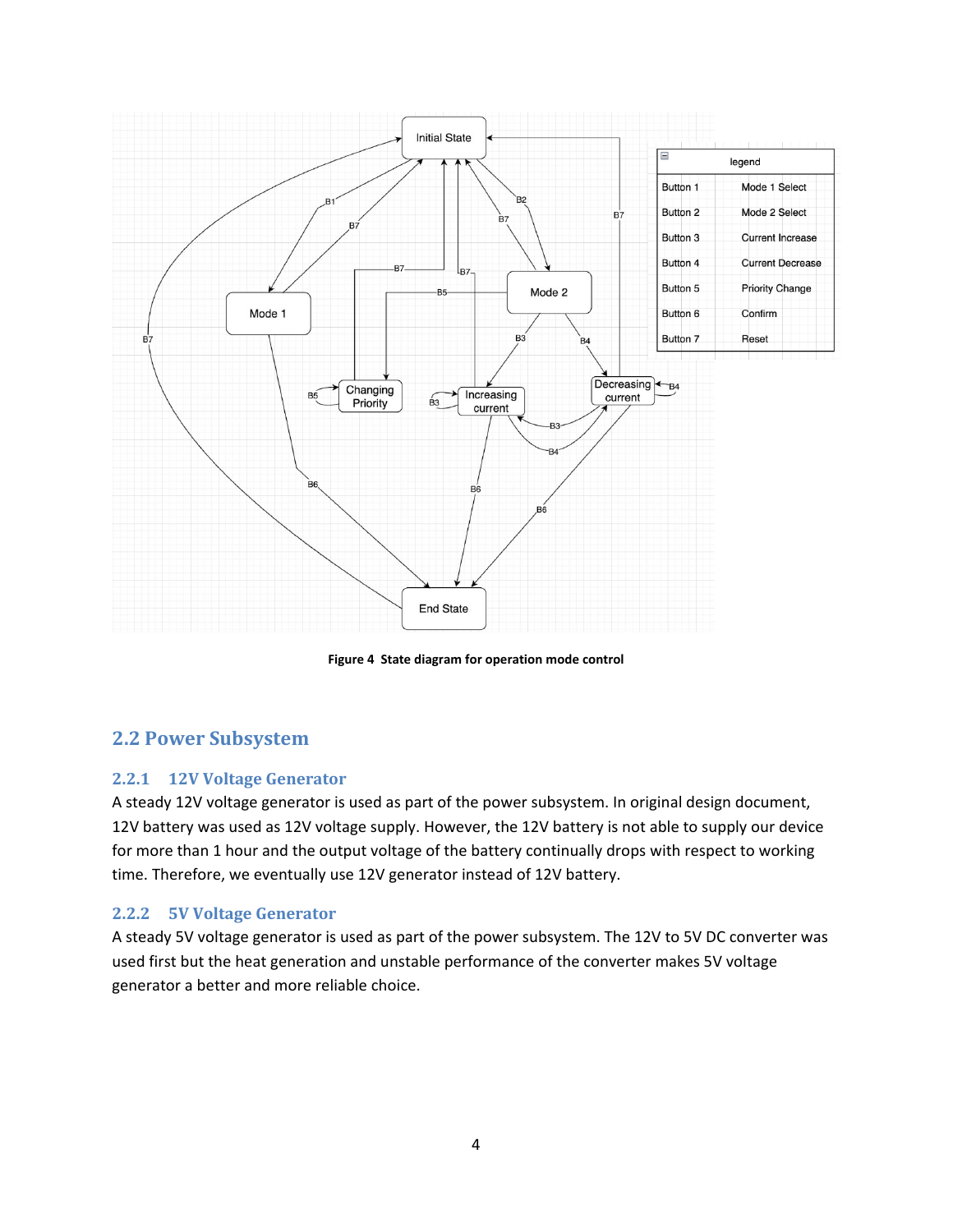#### <span id="page-8-0"></span>**2.3 User-Interface Subsystem**

#### <span id="page-8-1"></span>**2.3.1 LCD Display Module**

The LCD monitor module would display the feedback from the control module which would provide a better user-device interaction.

#### <span id="page-8-2"></span>**2.3.2 Button Module**

The button would allow users to set the working modes manually and control the power distribution as desired. The input signal would be delivered to the Control module which would be processed by the MCU.



**Figure 5 Debouncing Switch Circuit(Button Module)**

# <span id="page-8-3"></span>**2.4 Control Subsystem**

#### <span id="page-8-4"></span>**2.4.1 MCU Module**

The micro controller unit(MCU) would control most of the other components in our device to achieve the goal of user-device interaction, relays' control, and current measurement.

#### <span id="page-8-5"></span>**2.4.2 Relay Circuit Module**

The relay circuit module would control the current output of two branches by taking the control signals from MCU module and control relays' on and off. The relay module circuit is made up of two parts, relay modules and the reversed amplifier. Since the highest output voltage of our MCU module could only go up to 5V while we need a 12V voltage to control the relay module, we designed a reversed amplifier to amplify the control signal of our MCU to be readable by our relay module.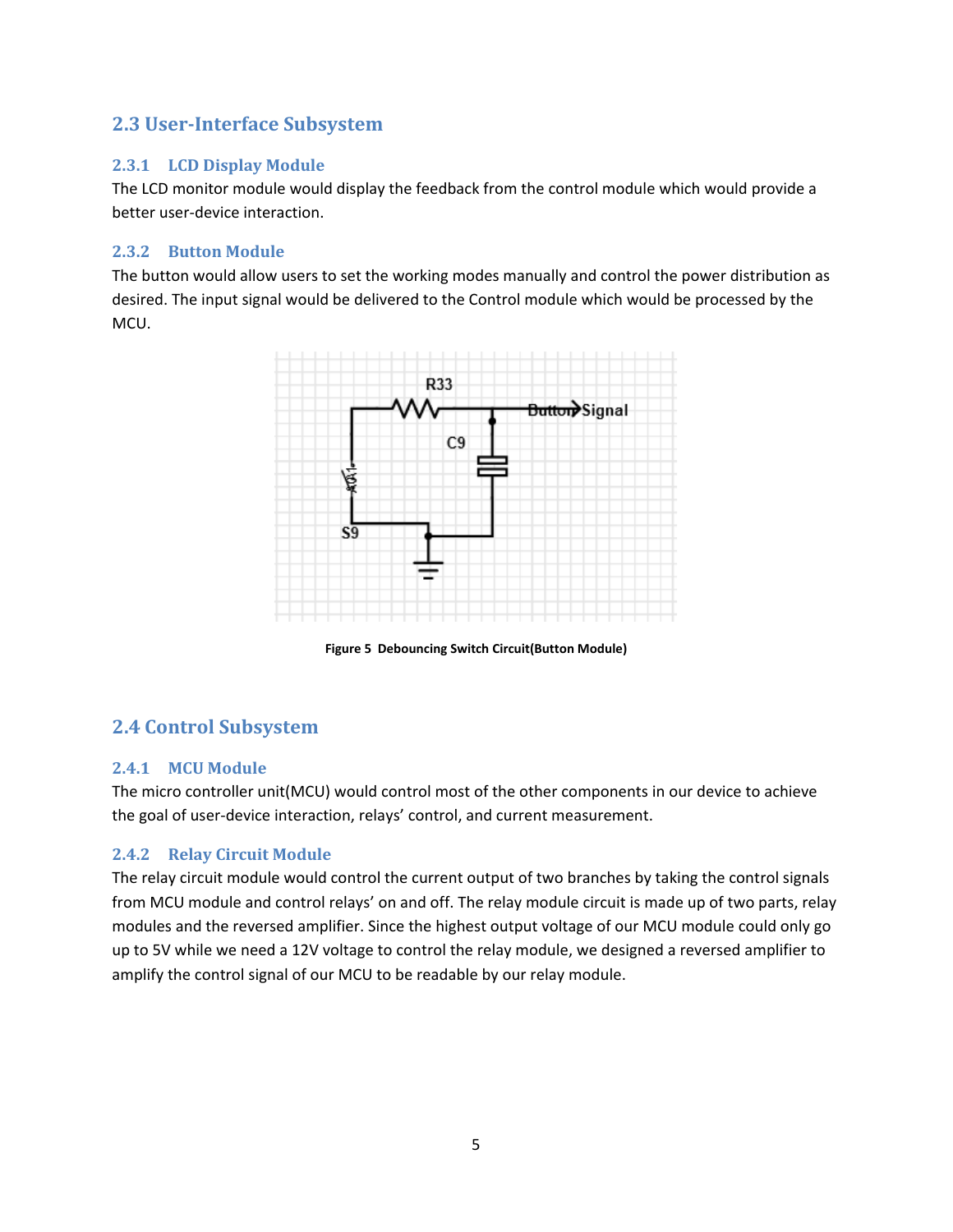

**Figure 6 Reverse Amplifier**

#### <span id="page-9-0"></span>**2.5 Sensing Subsystem**

The current sensor will provide information regarding the current output of each output pug. The sensor, WCS1800 utilizes hall effect to measure the current.

$$
I = \frac{V_{out} - V_0}{sensitivity}
$$

Where *I* is current measurement,  $V_{out}$  is output voltage the WCS1800,  $V_0$  is the voltage when current flow in WCS1800 is zero, and *sensitivity* is calculated with the following formula:

$$
sensitivity = \frac{V_{10} - V_0}{10}
$$

Where  $V_{10}$  is the voltage when current flow in WCS1800 is 10A, and  $V_0$  is the voltage when current flow in WCS1800 is zero.

#### <span id="page-9-1"></span>**2.6 Heat Dissipation Module**

The heat dissipation module would make sure that the temperature of the whole device stays within the operational range of each component and cool the entire system down if the device gets overheated.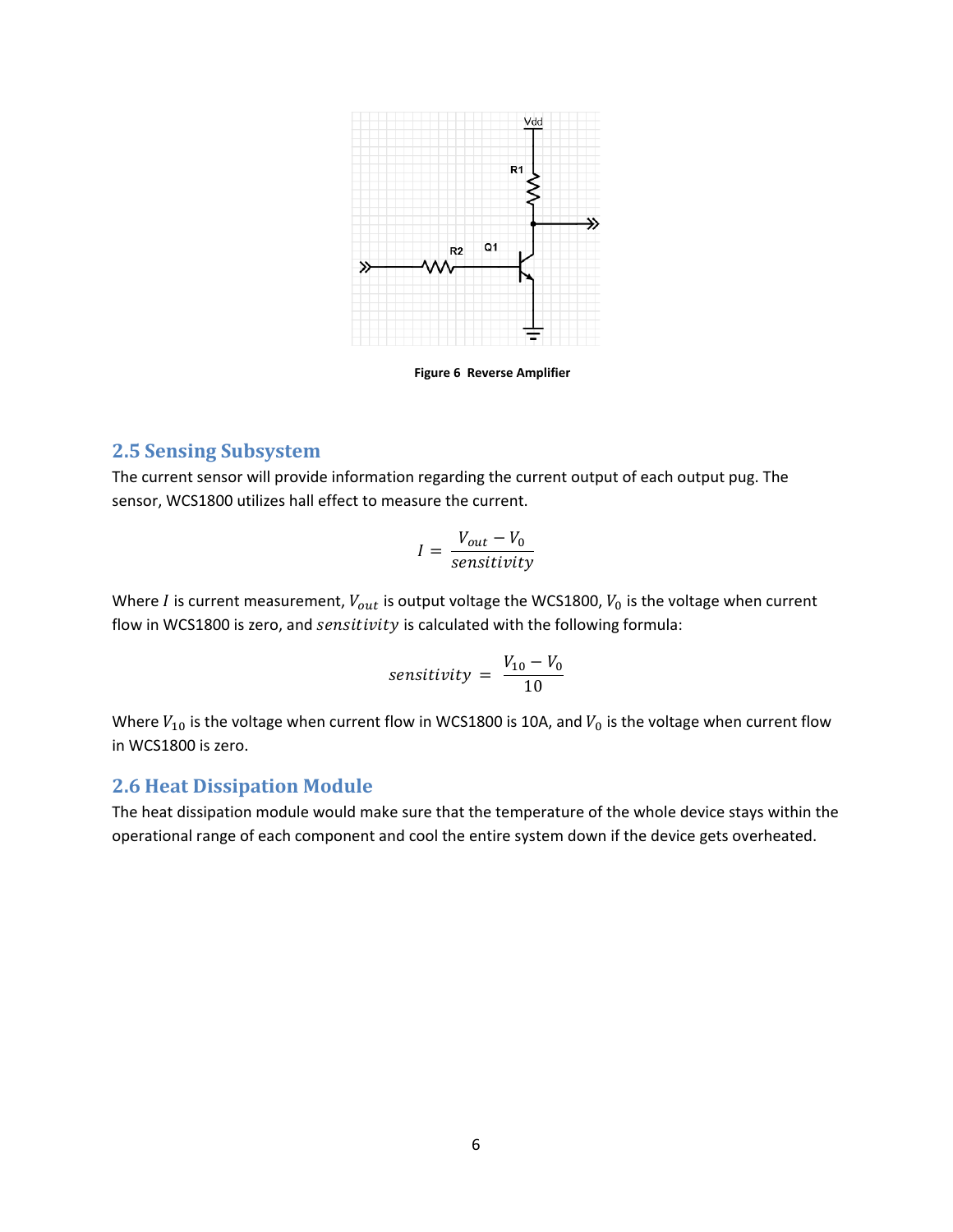# <span id="page-10-0"></span>**3 Design Verification**

This section includes all the verification result of the subsystems and modules. More detailed information of the requirement and verification tables can be found in Appendix A.

#### <span id="page-10-1"></span>**3.1 Power Subsystem**

Because our device eventually uses 5V and 12V voltage generators as power supplies, their output voltages are guaranteed to be stable.

#### <span id="page-10-2"></span>**3.2 User-Interface Subsystem**

The user-interface subsystem can be verified easily through observing LCD display and relay module's behavior after button press. During both team self-examination and final demonstration, the functionality of user-interface subsystem is verified. As shown in the state diagram in figure, the LCD module is able to display the correct information when the MCU is in certain state. In addition, if valid button press is detected by the MCU, the text on LCD is updated correspondingly.

## <span id="page-10-3"></span>**3.3 Control Subsystem**

#### <span id="page-10-4"></span>**3.3.1 MCU Module**

The MCU successfully controls the relay module according to mode operations, receives signal from button module and current sensing module, and display information through the LCD module.

#### <span id="page-10-5"></span>**3.3.2 Relay Module**



**Figure 7 Reversed Amplifier Simulation 1**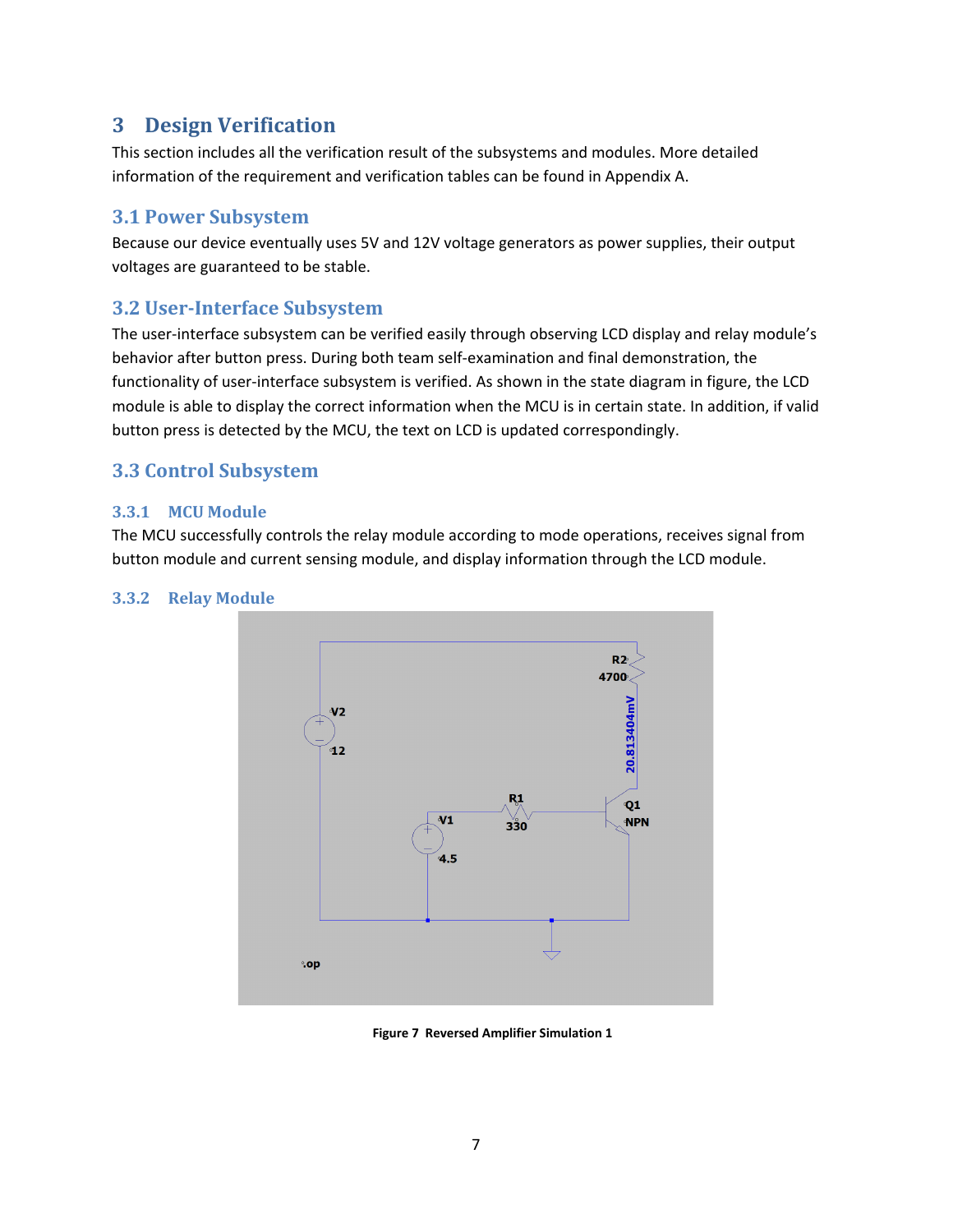

**Figure 8 Reversed Amplifier Simulation 2**

The Figure 7 and Figure 8 shows the simulation result of reversed amplifier. When the input of reversed amplifier is 5V, the output is around 20.483mV. When the input of reversed amplifier is 4.5V, the output of reversed amplifier is 20.813mV. Both values would be decoded as a low digital input for the relay circuit and relay circuit would connect NO pin to COM pin when receiving control signals in these ranges.



**Figure 9 Reversed Amplifier Simulation 3**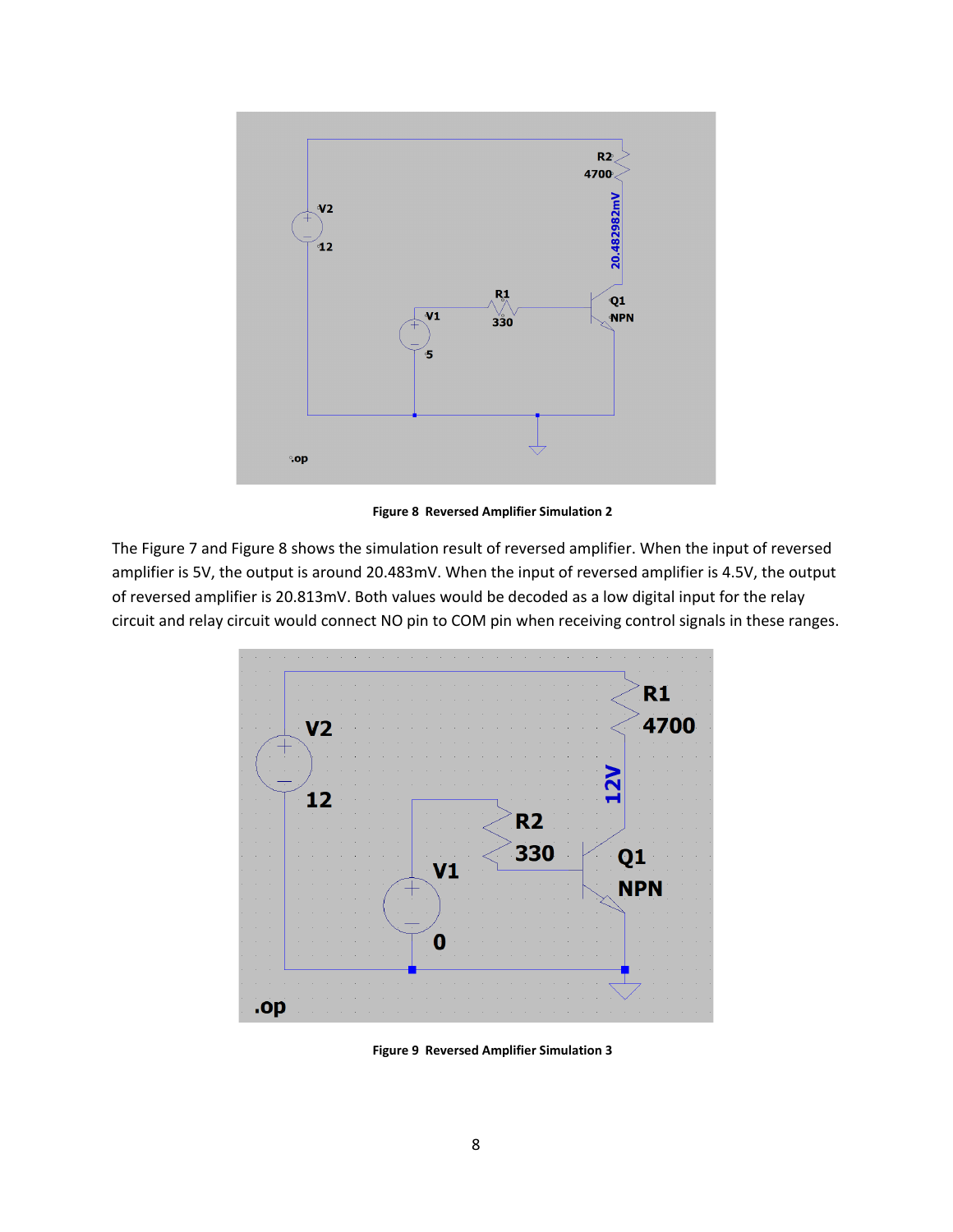

**Figure 10 Reversed Amplifier Simulation 4**

The Figure 9 and Figure 10 shows the simulation result of reversed amplifier. When the input of reversed amplifier is 0V, the output is around 12V. When the input of reversed amplifier is 0.5V, the output of reversed amplifier is 11.99988V. Both values would be decoded as a high digital input for the relay circuit and relay circuit would connect NC pin to COM pin when receiving control signals in these ranges.

| Input (Low)       | <b>Output (High)</b> | Input (High) | Output (Low) |  |  |
|-------------------|----------------------|--------------|--------------|--|--|
| 10 <sub>m</sub> V | 11.976V              | 4.67V        | 15mV         |  |  |
| 15mV              | 11.972V              | 4.73V        | 14mV         |  |  |
| 11mV              | 11.978V              | 4.87V        | 13mV         |  |  |
| 12mV              | 11.966V              | 4.93V        | 15mV         |  |  |
| 11mV              | 11.975V              | 4.75V        | 14mV         |  |  |
| 10 <sub>m</sub> V | 11.978V              | 4.76V        | 14mV         |  |  |
| 10 <sub>m</sub> V | 11.973V              | 4.74V        | 15mV         |  |  |
| 11mV              | 11.969V              | 4.82V        | 11mV         |  |  |

**Table 2 Reverse Amplifier Input and Output Results**

The Table 2 shows the measured values of inputs and outputs of the reverse amplifiers. The inputs of the amplifier come from the output pins of the MCU. The measured values of outputs of the successfully verifies the functionality of reverse amplifiers. Given the fact that the MCU works as we designed, the relay module works as intended.

## <span id="page-12-0"></span>**3.4 Sensing Subsystem**

## **Table 3 Measurement from Current Sensor and Current Meter**

| <b>WCS1800 current reading (A)</b> | <b>Current meter reading (A)</b> | Error $(\%)$ |
|------------------------------------|----------------------------------|--------------|
|                                    | 0.260                            | 18.2         |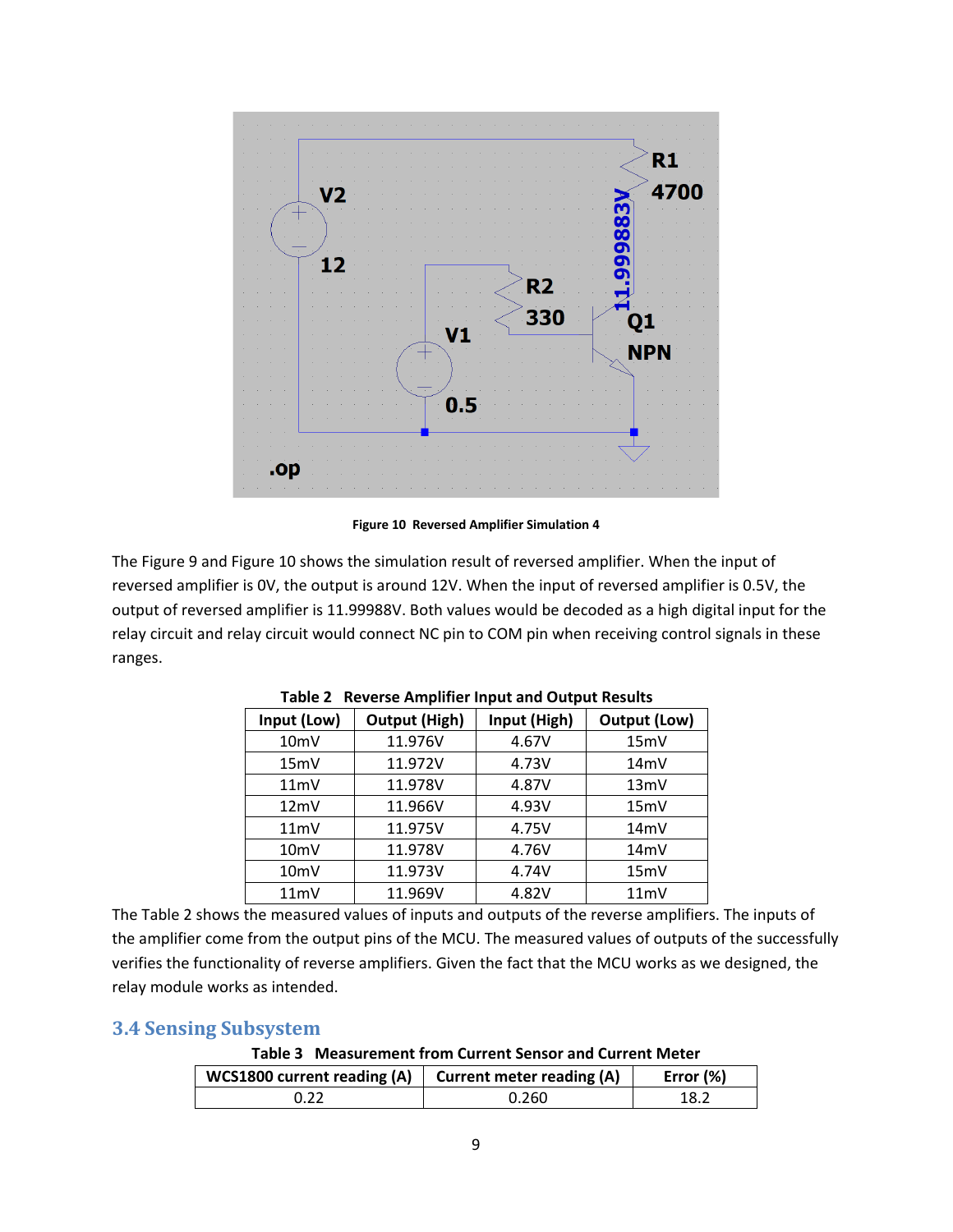| 0.44 | 0.482 | 9.5 |
|------|-------|-----|
| 0.74 | 0.741 | U.L |
| 0.96 | 0.999 | 4.1 |

As shown in the table above, most cases' error is within the tolerance range except the first case, 18.2% error. The reason for this is due to the small current value. The WCS1800 outputs analog data when measuring current and its precision in measurement is approximately 0.0741A which means all current values will be multiple of that precision, and this will cause significant errors when the current value we read is relatively small. As a result, when the current being measured is not big enough compared to the precision current value, the error of the measurement becomes high. This error value also explains why the third measurement's error is 0.1%. The error disappears when the actual current value is around 10 times larger than the 0.0741A

#### <span id="page-13-0"></span>**3.5 Heat Dissipation Module**

The device never experiences overheat issue during the development and demonstration of the project. So, the module is verified. However, if better cooling performance is needed, other features including fans and water-cooling system can be add to the module.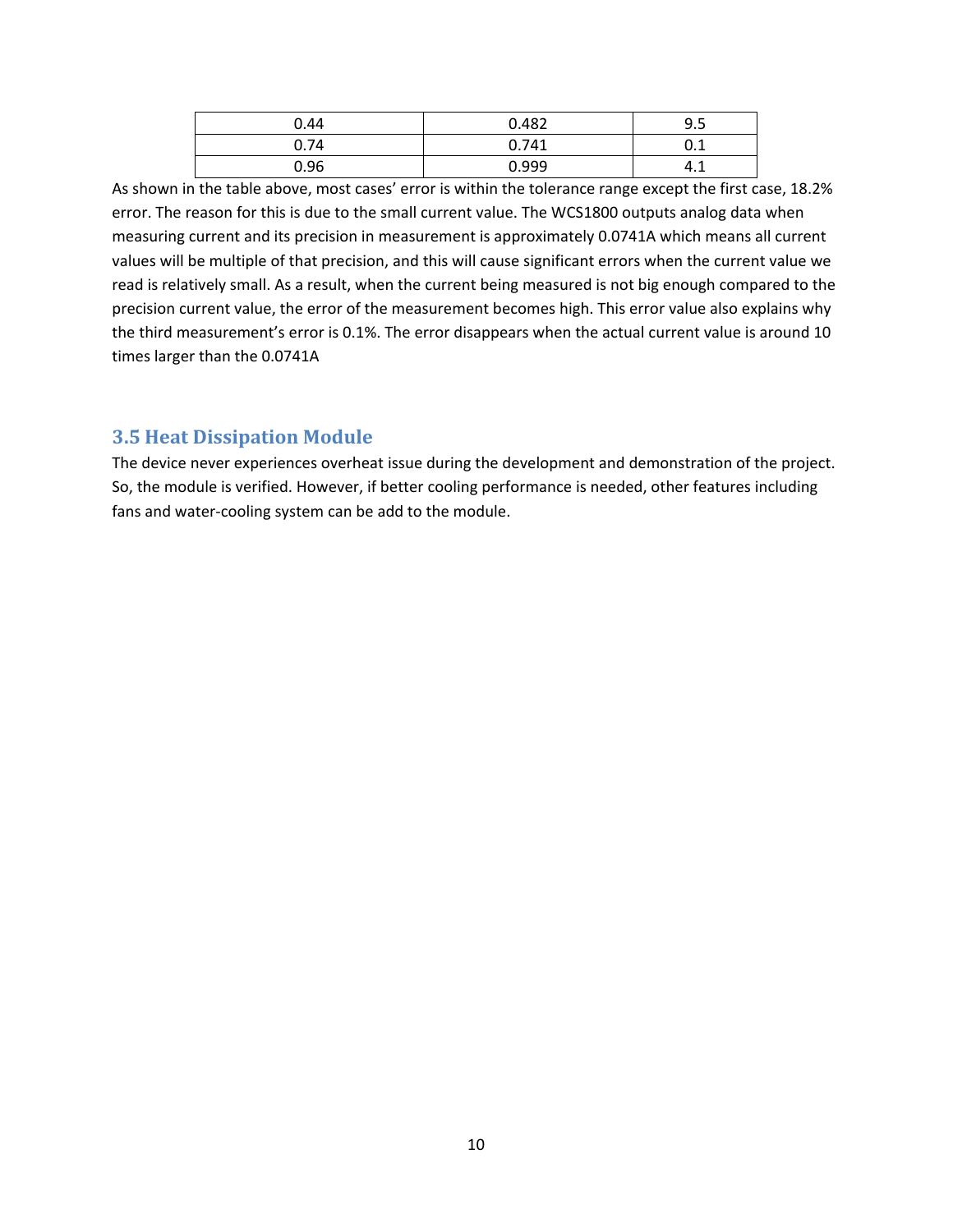# <span id="page-14-0"></span>**4 Costs**

## <span id="page-14-1"></span>**4.1 Labor**

We estimate that each person's hour salary is 30\$ per hour. Each team member has spent about 15 hours per week for 12 weeks. A multiplier of 2.5 accounts for overhead costs. Therefore, the total labor cost is, 30×15×12×3×2.5=40500\$.

## <span id="page-14-2"></span>**4.2 Parts**

| <b>Table 4 Components' Cost</b> |                                     |                          |                |                  |  |
|---------------------------------|-------------------------------------|--------------------------|----------------|------------------|--|
| Part                            | <b>Manufacturer</b>                 | <b>Unit Price</b><br>(5) | Count          | Actual Cost (\$) |  |
| L7805ACV                        | STMicroelectronics                  | 0.93                     | 5              | 4.65             |  |
| ATMEGA16A-PU                    | Microchip<br>Technology             | 4.66                     | 5              | 23.3             |  |
| LCD1602                         | <b>DFRobot</b>                      | 9.9                      | $\mathbf{1}$   | 9.9              |  |
| WCS1800 Current Sensor          | Comimark                            | 12.99                    | $\overline{2}$ | 25.98            |  |
| Relays                          | HiLetgo                             | 6.79                     | 8              | 54.32            |  |
| 4.7KΩ Resistor                  | Rohm<br>Semiconductor               | 0.0348                   | 100            | 3.48             |  |
| 330Ω Resistor                   | Rohm<br>Semiconductor               | 0.0348                   | 100            | 3.48             |  |
| $10$ ΚΩ Resistor                | Rohm<br>Semiconductor               | 0.0348                   | 100            | 3.48             |  |
| 0.1µF Capacitor                 | Venkel                              | 0.032                    | 30             | 0.96             |  |
| 1µF Capacitor                   | Samsung Electro-<br>Mechanics       | 0.04                     | 60             | 2.33             |  |
| 22pF Capacitor                  | Stackpole<br><b>Electronics Inc</b> | 0.073                    | $10\,$         | 0.73             |  |
| LED                             | Harvatek<br>Corporation             | 0.04                     | 150            | 6                |  |
| <b>BJT</b>                      | Solid State Inc.                    | 0.5                      | 40             | 20               |  |
| Diode                           | Micro Commercial<br>Co              | 0.264                    | 10             | 2.64             |  |
| <b>PCA9555D</b>                 | NXP USA Inc.                        | 2.529                    | 10             | 25.29            |  |
| <b>Power Resistor</b>           | LM YN                               | 4.5                      | 8              | 36               |  |
| <b>Button</b>                   | Judco<br>Manufacturing Inc.         | 1.567                    | 10             | 15.67            |  |
| 12 Gauge 20 ft Wire             | <b>BNTECHGO</b>                     | 12.48                    | $\mathbf{1}$   | 12.48            |  |
| 10 Gauge 20 ft Wire             | <b>BNTECHGO</b>                     | 16.98                    | $\mathbf{1}$   | 16.98            |  |
| <b>Heat Sink</b>                | Awxlumv                             | 11.99                    | $\mathbf{1}$   | 11.99            |  |
| Wire Connector                  | DZS Elec                            | 0.7                      | 10             | $\overline{7}$   |  |
| 100Amp Mini BusBar              | <b>Blue Sea Systems</b>             | 16.38                    | $\overline{2}$ | 32.76            |  |
| 150Amp Mini BusBar              | <b>Blue Sea Systems</b>             | 20.18                    | $\mathbf{1}$   | 20.18            |  |
| <b>Total</b>                    |                                     |                          |                | 339.6            |  |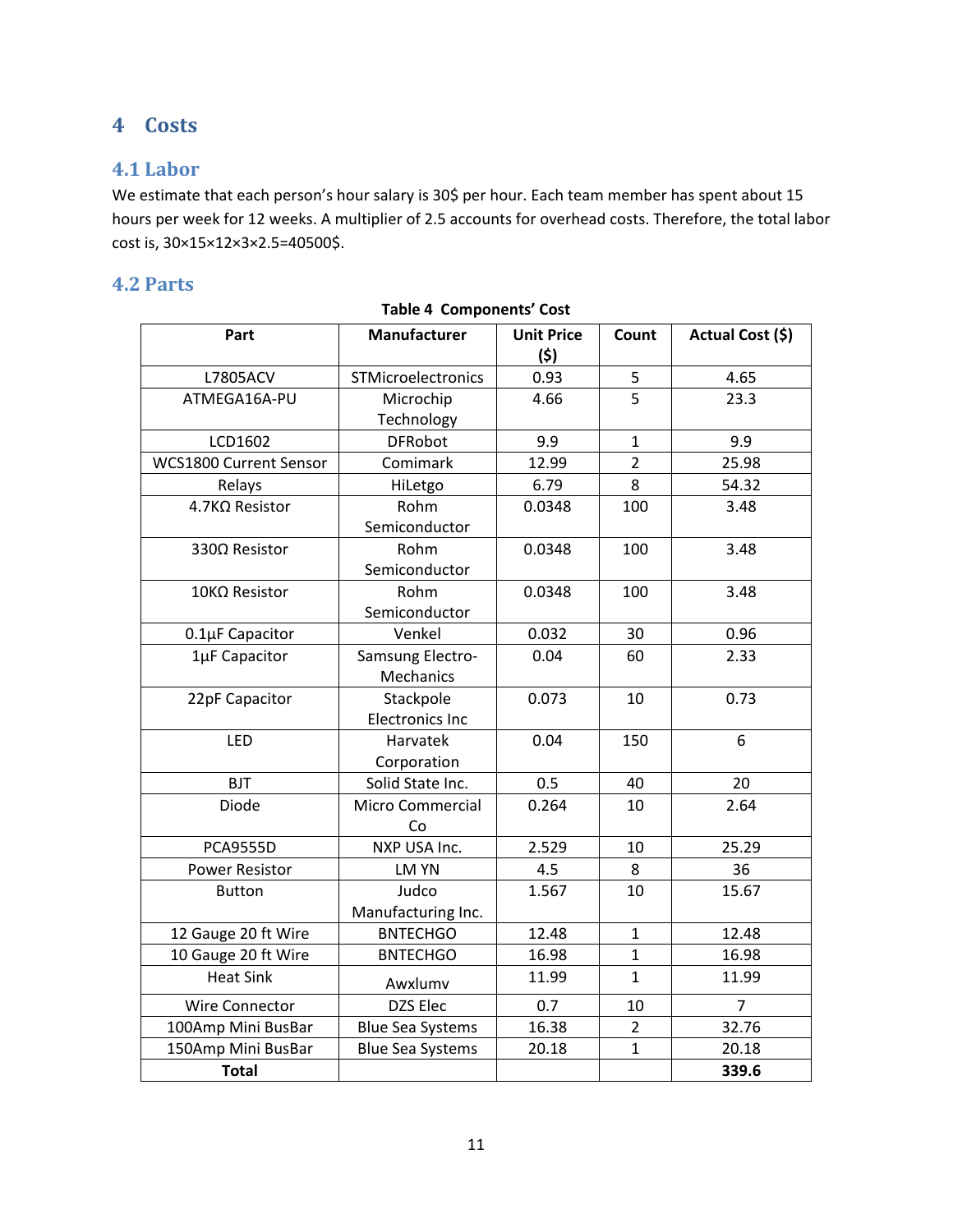## <span id="page-15-0"></span>**5. Conclusion**

#### <span id="page-15-1"></span>**5.1 Accomplishments**

In our project, we successfully finished all subsystems and modules as we designed in the design document, and all the high-level requirements proposed in the design document are achieved. Our device could successfully adjust the current output in two branches based on the control signal read of the button module. The LCD display could successfully show the real-time output current of each branch and other critical message to users as we expected. The MCU module could successfully decode the input message from the user input and generate the correct control signals to adjust the current output. The relay circuit module could successfully decode the control signals from MCU module and control the current output of two branches. Given the testing limitations in our lab, our device did not generate any detectable heat that requires extra heat dissipation module. Therefore, we were not able to test our heat dissipation module. However, we still used resistors with high power tolerance and with an aluminum cover as well as a heat sink placed under those power resistors to prevent overheating in actual cases. In short, our device is able to perform both the mode1 and mode2 operations based on the user inputs and the offset of the output currents are within the tolerance range as we designed.

#### <span id="page-15-2"></span>**5.2 Uncertainties**

One of the biggest challenges and uncertainties we faced in the assembling and testing of our device was the contact resistance. The contact resistance between the power resistors and the relay modules, and the power resistors and the minibuses were actually larger than expected. Also, each individual route had different contact resistance which would affect the two current output branches. Luckily, the difference among eight different routes did not make a massive impact on the output current. We also chose to use the routes that have the most similar contact resistance at the same time to minimize the effect brought by the contact resistance.

In addition to contact resistance, another problem we discovered during the testing phase was that our voltage regulator was not that stable. After a long time of testing, LM7805 could be burned out and the 5V output of our regulator which was used as the voltage supply for the PCB was not that stable. To overcome this problem, a 5V voltage generator was used to replace the 12V to 5V regulator to provide the steady voltage supply for our PCB.

Other challenges appear at the PCB designing. Three pins of LCD module were not wired in our first version of PCB. The contrast adjustment pin and the backlight pins were not connected to the MCU module which resulted in the viewing angle of our LCD module being limited. This problem could be solved by some small modifications on our PCB design in the future.

In short, the most critical challenges we faced in our design was our misjudgment about the contact resistance which would affect the output of two branches. Other issues could be solved by redesigning PCB and replacing redundant parts on the PCB which would not affect the performance of our device.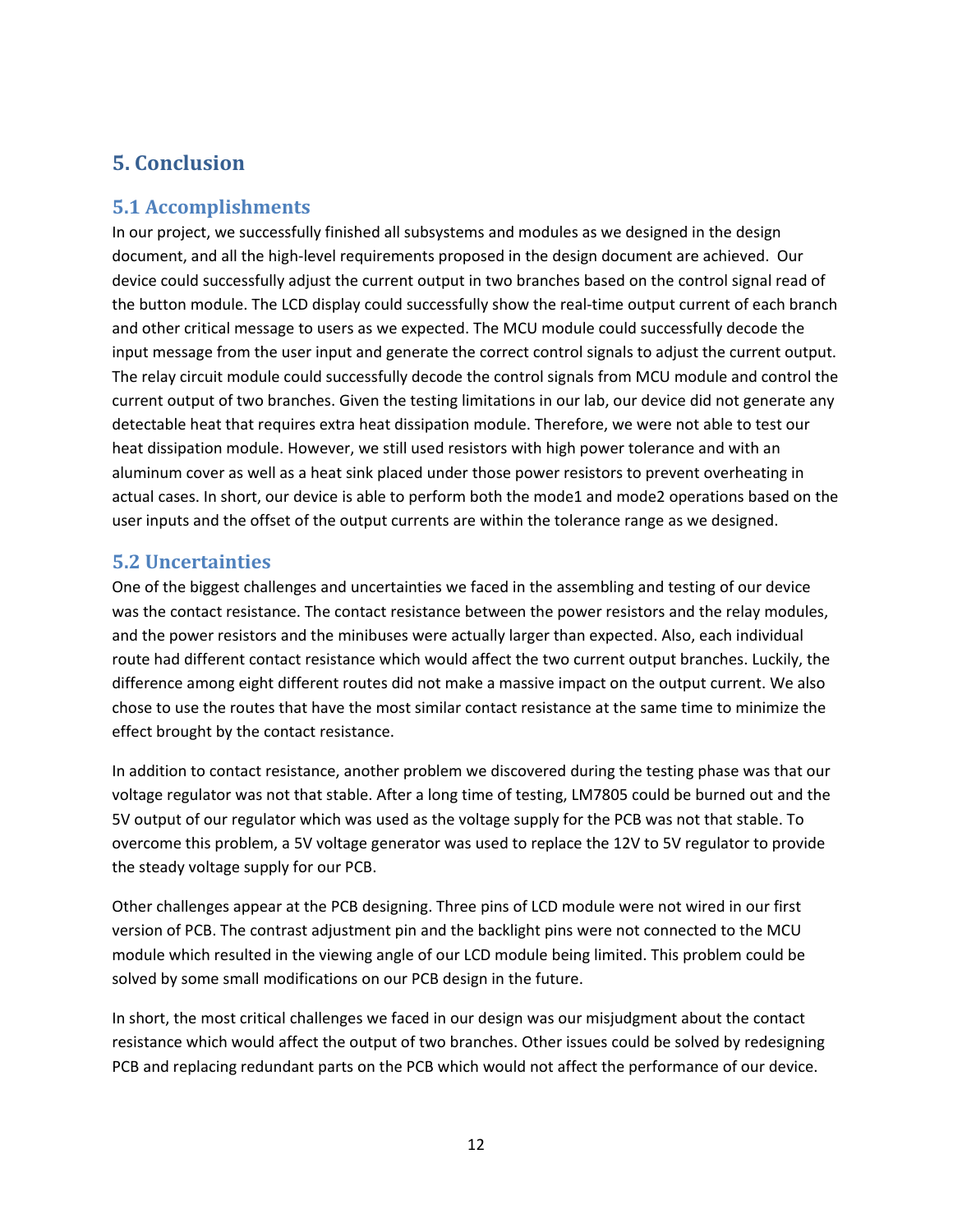#### <span id="page-16-0"></span>**5.3 Ethical considerations**

Safety and ethics are two essential aspects in every modern design project. As stated in section 1.1 of the document, "to hold paramount the safety, health, and welfare of the public, to strive to comply with ethical design and sustainable development practices, to protect the privacy of others, and to disclose promptly factors that might endanger the public or the environment," every team member strictly follows the criteria in IEEE Code of Ethics to operate our design[2]. Because the initial intent of the project is to operate the device in a high voltage and high current environment, team members are exposed to substantial risk of electrical hazards. Thus, we utilized the generator with lower current output. During testing, team members wear insulating gloves to keep our personal safety.  Also, according to requirements mentioned in the OSHA 1926.404[3], the device should be ensured being grounded where applicable and those components should be justified being well attached to the grounding conductor.

The team treat other teams and all course staff respectfully and kindly. We contribute to create an equal, safe, and respectful atmosphere in all ECE 445 working environments with our peers, professors, and TAs. All the communication within the team and between our TA and professor will be in an honest and polite manner. More importantly, our team has zero tolerance to any kind of plagiarism, and we will report the behavior when we notice it.

#### <span id="page-16-1"></span>**5.4 Future work**

In the future, we will move foward to making our device compatible to real EVs and EV chargers. The communication among our device, EVs and EV chargers should be implemented. Specifically, MCU should summarize, process and the send the feedback signals from two EVs into one and transmit it to EV chargers. The MCU module should also process the feedback signal from EVs to adjust operation mode of the device. For example, when one of the EV is fully charged, the device should guide all the input current to the remaining EV based on those feedback signals and when both EVs are fully charged, the device should send a signal to the EV chargers which would notify the EV chargers to stop providing power to prevent overcharge. Another adjustment could occur at our relay circuit module. Instead of using power resistors to adjust the current output of two branches, we would use capacitors and inductors since as the current goes up, the heat generation and the power consumed by the power resistors could grow exponentially. For the power efficiency purpose, we would replace the power resistors in our future design. We are going to modify the PCB design and adjust the wire connection between MCU and LCD to make the LCD display more user friendly.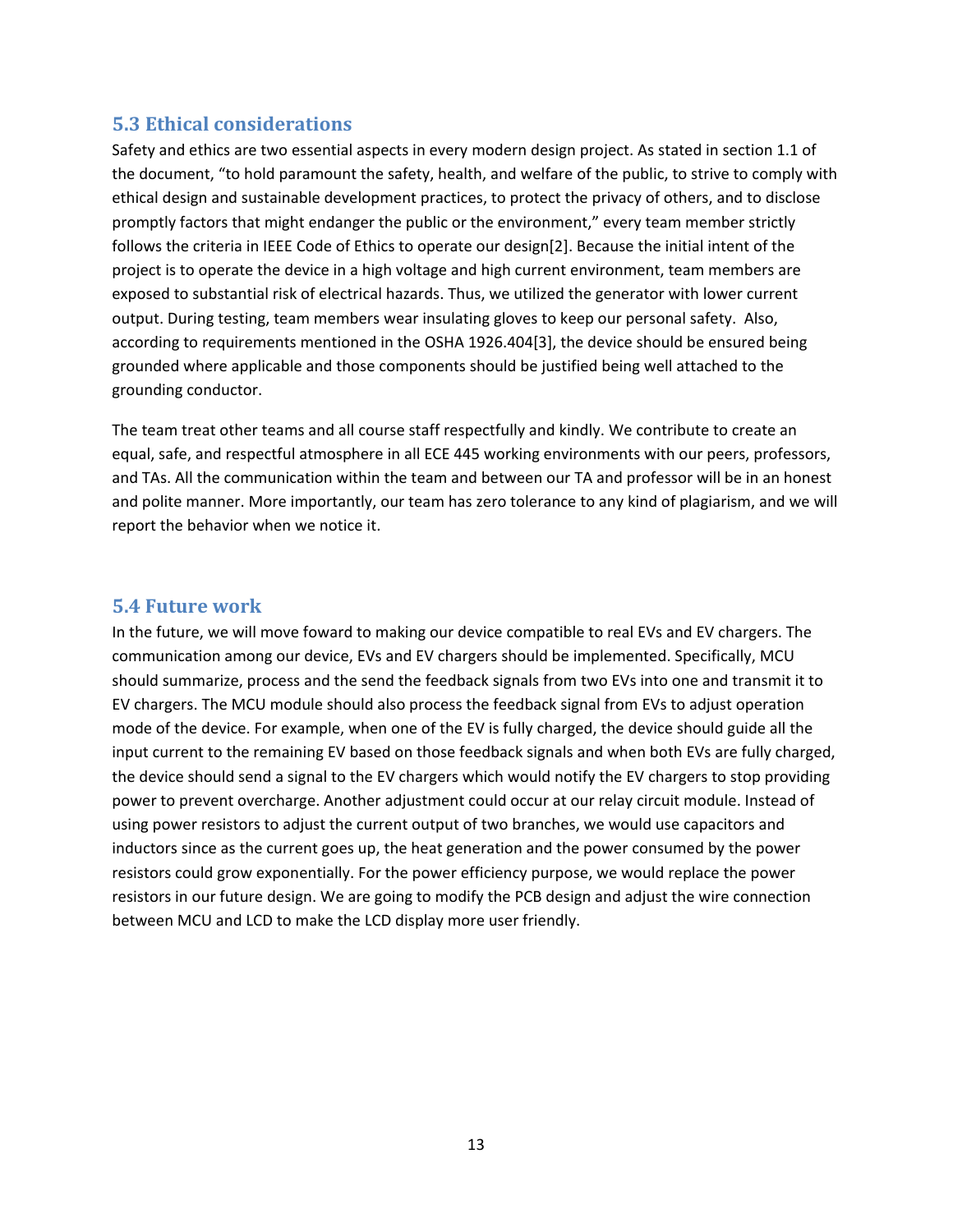## <span id="page-17-0"></span>**References**

- [1] T. Homer. "The Best Electric Vehicle Chargers for Your Car." October 2021 Available at[:](https://www.popularmechanics.com/cars/g37789945/best-electric-vehicle-charger/?utm_source=google&utm_medium=cpc&utm_campaign=arb_ga_pop_d_bm_g37789945&gclid=CjwKCAiA6seQBhAfEiwAvPqu15zpV2U5Pgxjw49UTcce2VcZR51rHtspl1kNU5o_HXn3G8IDMW0NshoC8GQQAvD_BwE) Accessed [https://www.popularmechanics.com/cars/g37789945/best-electric-vehicle](https://www.popularmechanics.com/cars/g37789945/best-electric-vehicle-charger/?utm_source=google&utm_medium=cpc&utm_campaign=arb_ga_pop_d_bm_g37789945&gclid=CjwKCAiA6seQBhAfEiwAvPqu15zpV2U5Pgxjw49UTcce2VcZR51rHtspl1kNU5o_HXn3G8IDMW0NshoC8GQQAvD_BwE)[charger/?utm\\_source=google&utm\\_medium=cpc&utm\\_campaign=arb\\_ga\\_pop\\_d\\_bm\\_g37789945](https://www.popularmechanics.com/cars/g37789945/best-electric-vehicle-charger/?utm_source=google&utm_medium=cpc&utm_campaign=arb_ga_pop_d_bm_g37789945&gclid=CjwKCAiA6seQBhAfEiwAvPqu15zpV2U5Pgxjw49UTcce2VcZR51rHtspl1kNU5o_HXn3G8IDMW0NshoC8GQQAvD_BwE) [&gclid=CjwKCAiA6seQBhAfEiwAvPqu15zpV2U5Pgxjw49UTcce2VcZR51rHtspl1kNU5o\\_HXn3G8IDM](https://www.popularmechanics.com/cars/g37789945/best-electric-vehicle-charger/?utm_source=google&utm_medium=cpc&utm_campaign=arb_ga_pop_d_bm_g37789945&gclid=CjwKCAiA6seQBhAfEiwAvPqu15zpV2U5Pgxjw49UTcce2VcZR51rHtspl1kNU5o_HXn3G8IDMW0NshoC8GQQAvD_BwE) [W0NshoC8GQQAvD\\_BwE](https://www.popularmechanics.com/cars/g37789945/best-electric-vehicle-charger/?utm_source=google&utm_medium=cpc&utm_campaign=arb_ga_pop_d_bm_g37789945&gclid=CjwKCAiA6seQBhAfEiwAvPqu15zpV2U5Pgxjw49UTcce2VcZR51rHtspl1kNU5o_HXn3G8IDMW0NshoC8GQQAvD_BwE) Accessed May 2022
- [2] IEEE Board of Directors. "IEEE Code of Ethics." IEEE Code of Policies, Section 7 Professional Activities (Part A - IEEE Policies). June 2020. Available at: [https://www.ieee.org/about/corporate/governance/p7-8.html A](https://www.ieee.org/about/corporate/governance/p7-8.html)ccessed May 2022
- [3] United States Department of Labor. "OSHA 1926.404 Wiring design and protection."osha.gov. Available at:<https://www.osha.gov/laws-regs/regulations/standardnumber/1926/1926.441> Accessed May 2022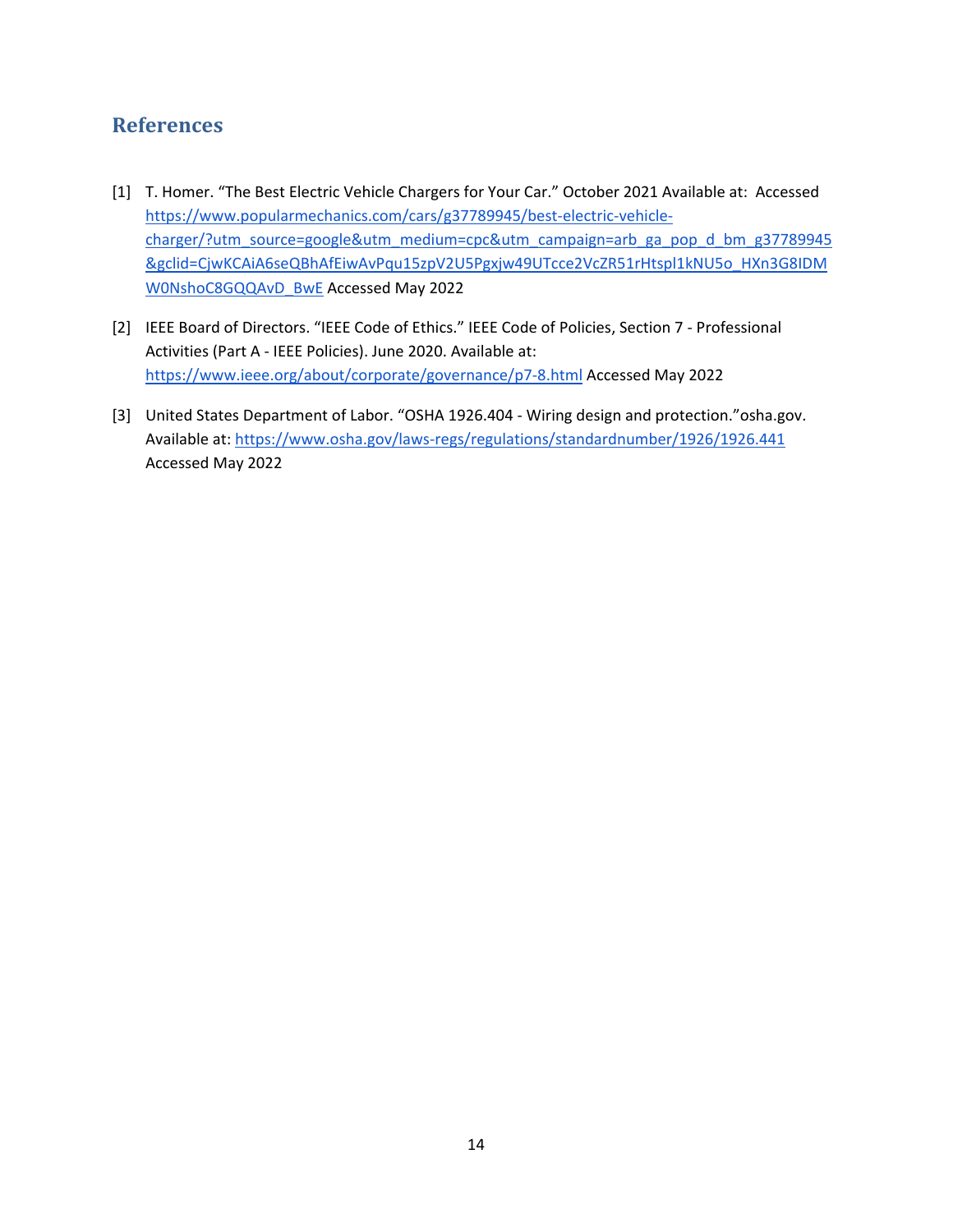# <span id="page-18-0"></span>**Appendix A Requirement and Verification Table**

| Requirement                                                                                                                                                         | Verification                                                                                                                                                                                                                                                                                                                                                                                                                                                | Verification<br>status<br>(Y or N) |
|---------------------------------------------------------------------------------------------------------------------------------------------------------------------|-------------------------------------------------------------------------------------------------------------------------------------------------------------------------------------------------------------------------------------------------------------------------------------------------------------------------------------------------------------------------------------------------------------------------------------------------------------|------------------------------------|
| The buttons should successfully<br>1.<br>send feedback signals to the MCU<br>when it is pressed. And the LCD<br>display should be able to interact<br>with the MCU. | After the MCU, LCD, and Button<br>1.<br>Module are all powered. Check if<br>content displayed on LCD changes<br>with respect to button press.                                                                                                                                                                                                                                                                                                               | Υ                                  |
| Each button's unique functionality<br>2.<br>is achieved, and corresponding<br>operation is indicated through<br>LCD.                                                | The button module and LCD module<br>2.<br>have following functionality:<br>After the Reset button is<br>a <sub>z</sub><br>pressed, the LCD should display<br>the default layout.<br>After Mode 1 button is pressed,<br>b.<br>the LCD should indicate the<br>mode is selected to 1 and<br>display the measured output<br>current.<br>After the Mode 2 button is<br>$C_{\cdot}$<br>pressed, it should follow the<br>state machine in figure 4 shown<br>below. | Y                                  |

## **Table 5 User-Interface Subsystem Requirements and Verifications**

#### **Table 6 MCU Requirements and Verifications**

| Requirement                                    | Verification                                 | Verification |
|------------------------------------------------|----------------------------------------------|--------------|
|                                                |                                              | status       |
|                                                |                                              | (Y or N)     |
| The MCU must be able to send<br>$\mathbf{1}$ . | The LCD can display correct<br>1.            | Υ            |
| data to the LCD to display.                    | information, including mode                  |              |
|                                                | selection and current output value.          |              |
| The MCU must be able to receive<br>2.          | After the button is clicked, a certain<br>2. | Υ            |
| data from buttons.                             | operation mentioned in Button                |              |
|                                                | Module is performed in MCU. The              |              |
|                                                | result of the operation should be            |              |
|                                                | sent to the LCD module and                   |              |
|                                                | indicated on LCD.                            |              |
| The MCU must be able to receive<br>3.          | The value of measured output<br>3.           | Υ            |
| and interpret analog data from                 | currents should be successfully              |              |
| <b>Current Sensor Module.</b>                  | shown on LCD and compare the                 |              |
|                                                | value with the measured result from          |              |
|                                                | the multimeter.                              |              |
| The MCU must be able to perform<br>4.          | 4. After the mode is selected through        | Υ            |
| the basic computation to decide                | the button, each mode's                      |              |
| the modes of operation.                        | corresponding computation should             |              |